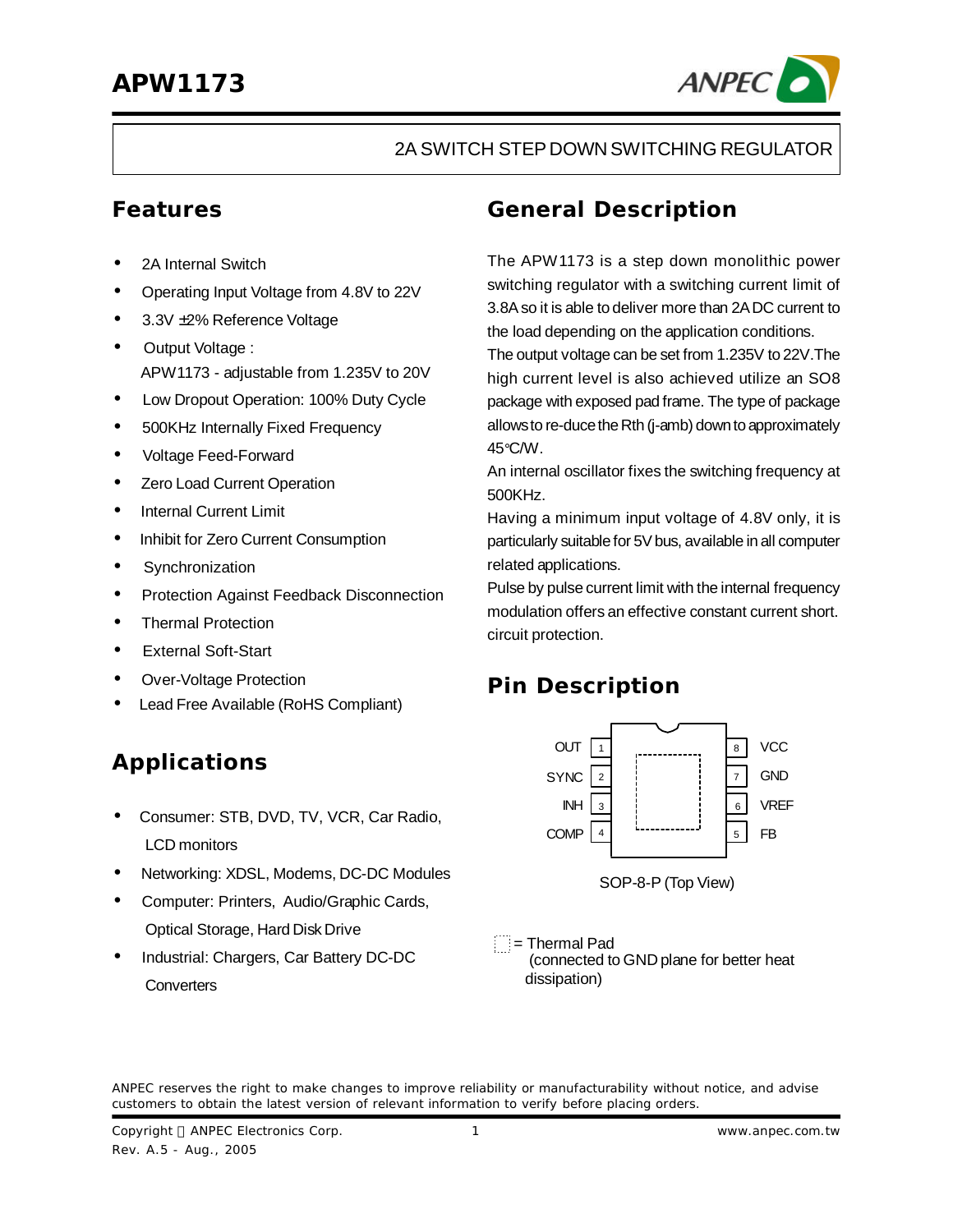

### **Ordering and Marking Information**



Note: ANPEC lead-free products contain molding compounds/die attach materials and 100% matte tin plate termination finish; which are fully compliant with RoHS and compatible with both SnPb and lead-free soldiering operations. ANPEC lead-free products meet or exceed the lead-free requirements of IPC/JEDEC J STD-020C for MSL classification at lead-free peak reflow temperature.

### **Block Diagram**



### **Absolute Maximum Ratings**

| Symbol                  | <b>Parameter</b>                     | Value              | Unit |
|-------------------------|--------------------------------------|--------------------|------|
| <b>Vcc</b>              | Input voltage (VCC to GND)           | 25                 | V    |
| <b>VOUT</b>             | Output DC voltage                    | $-1$ to 25         | V    |
| Vio                     | COMP and FB to GND                   | $-0.7 -$ Vcc       |      |
| <b>I</b> OUT            | Output current                       | 0 to current limit | Α    |
| <b>VREF</b>             | VREF to GND                          | 3.3                |      |
| P <sub>D</sub>          | Average Power Dissipation, TA < 50°  | 2.2                | W    |
| TJ                      | <b>Junction Temperature</b>          | 150                | °C   |
| <b>T</b> stg            | Storage Temperature                  | $-65 - 150$        | °C   |
| <b>T</b> <sub>SDR</sub> | Soldering Temperature, 10 seconds    | 300                | °C   |
| <b>VESD</b>             | Minimum ESD rating (Human body mode) | ±3                 | KV   |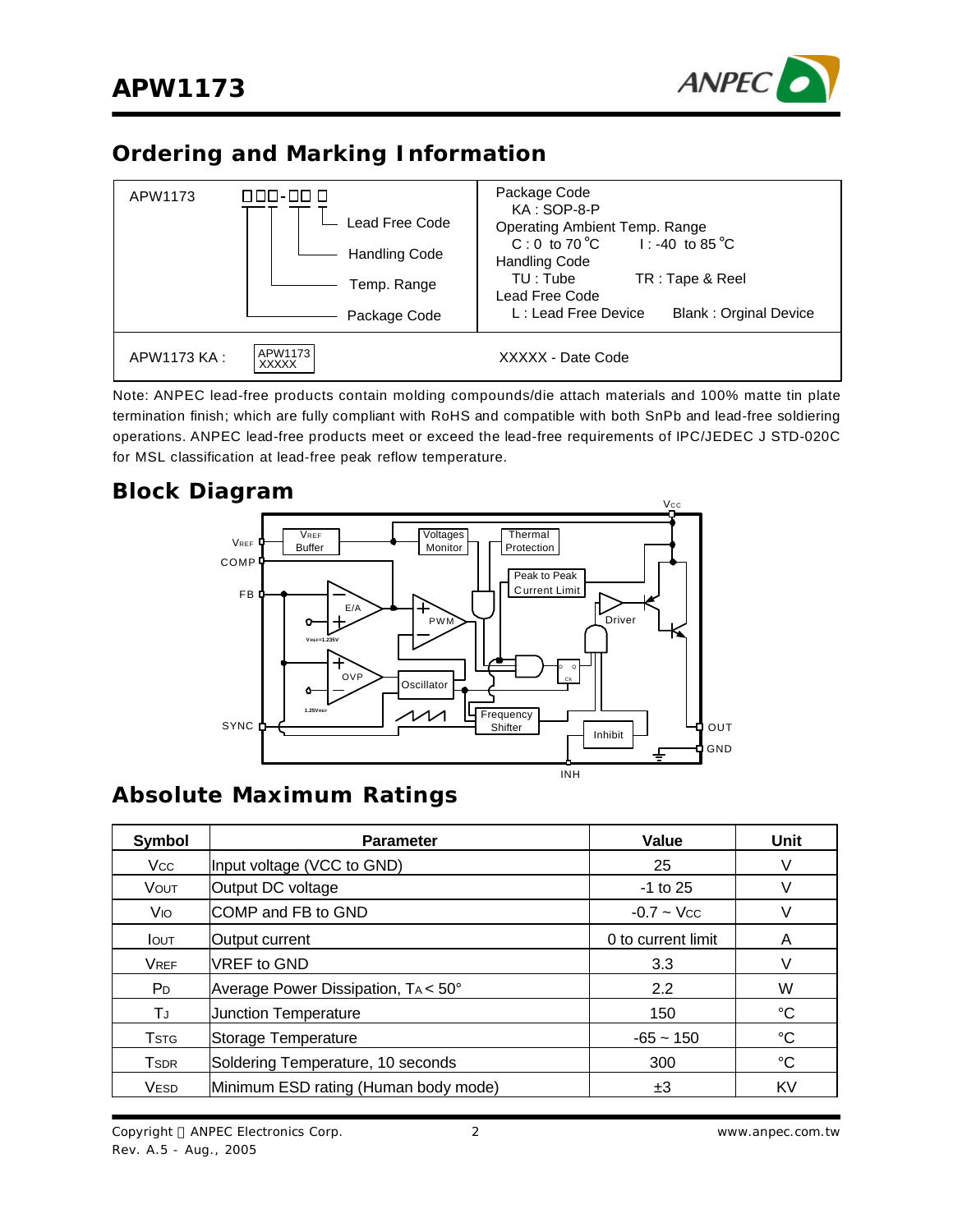

### **Pin Function Description**

| No.            | <b>PIN</b>  | <b>Description</b>                                                                                                                                                           |  |  |  |
|----------------|-------------|------------------------------------------------------------------------------------------------------------------------------------------------------------------------------|--|--|--|
| 1              | <b>OUT</b>  | Regulator Output.                                                                                                                                                            |  |  |  |
| 2              | <b>SYNC</b> | Master/Slave synchonization.                                                                                                                                                 |  |  |  |
| 3              | <b>INH</b>  | A logical signal (active high) disables the device. If INH not used the pin must be<br>connected to GND. When it is open an internal pull-up disable the device.             |  |  |  |
| 4              | <b>COMP</b> | E/A output for frequency compensation.                                                                                                                                       |  |  |  |
| 5              | FB.         | Feedback input. Connecting directly to this pin results in an output voltage of<br>1.235V(APW1173). An external resistive divider is required for higher output<br>voltages. |  |  |  |
| 6              | <b>VREF</b> | 3.3V reference voltage output, no Capacitor Is requested for stability.                                                                                                      |  |  |  |
| $\overline{7}$ | <b>GND</b>  | lGround.                                                                                                                                                                     |  |  |  |
| 8              | VCC         | Unregulated DC input voltage.                                                                                                                                                |  |  |  |

### **Thermal Characteristics**

| <b>Symbol</b> | <b>Parameter</b>                                   | <b>Value</b> | Unit |
|---------------|----------------------------------------------------|--------------|------|
| $\theta$ JA   | Uunction to ambient thermal resistance in free air | 45.,         | °C/W |

\* The area of the thermal pad is 4.5mm X 2mm and the GND plane is 60mm X 60mm. Connect the thermal pad and the GND plane by 8 vias.  $T_A = 25^{\circ}C$ .

### **Electrical Characteristics**

The  $*$  denotes the specifications that apply over TA = -40  $\sim 85^{\circ}$ C. Typical values are at TA = 25°C.  $V_{\text{CC}} = 12V$  unless otherwise specified.

| Symbol         |                               | <b>Test condition</b><br><b>Parameter</b> |         |     | <b>APW1173</b> |     | Unit       |
|----------------|-------------------------------|-------------------------------------------|---------|-----|----------------|-----|------------|
|                |                               |                                           |         | Min | <b>Typ</b>     | Max |            |
| <b>Vcc</b>     | Operating input voltage range | $\sqrt{V}$ o = 1.235V; lo = 2A            |         | 4.7 |                | 22  | V          |
| VUVLO          | UVLO threshold voltage        | Vcc rising                                |         | 3.8 | 4.2            | 4.6 | V          |
|                | <b>Hysteresis</b>             |                                           |         |     | 0.3            |     | V          |
| V <sub>d</sub> | Dropout voltage               | $Vec = 4.8V$ ; $lo = 2A$                  | $\star$ |     | 1.0            | 1.2 | V          |
| <b>ILIM</b>    | Maximum limiting current      | $Ncc = 4.8V$ to 22V                       | $\star$ | 3.3 | 3.8            | 4.3 | A          |
| $f_s$          |                               | $\star$<br>Main design                    |         | 400 | 500            | 600 | <b>KHz</b> |
|                | Switching frequency           |                                           |         | 410 | 500            | 590 |            |
|                | Duty cycle                    |                                           |         | 0   |                | 100 | %          |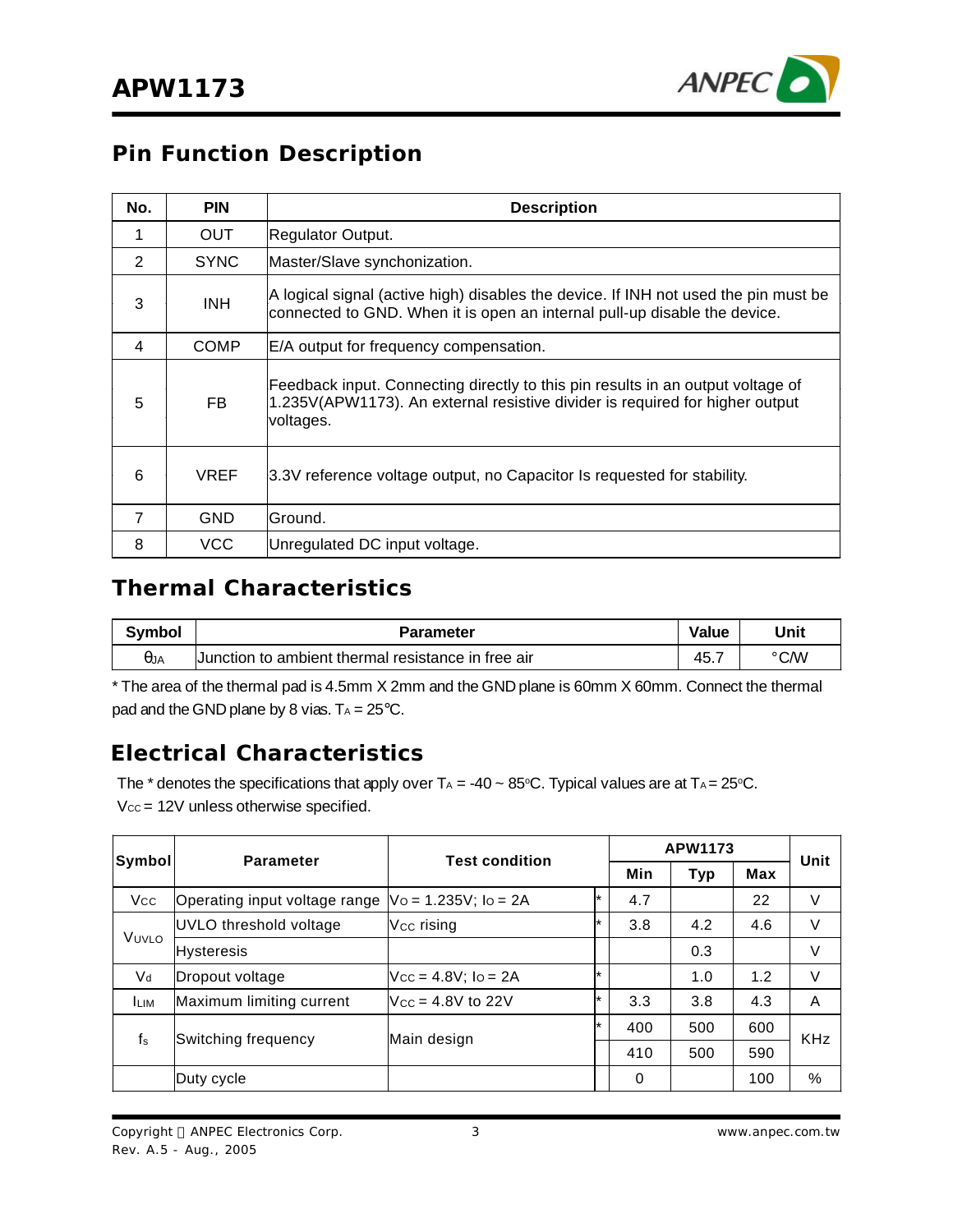

# **Electrical Characteristics (Cont.)**

The  $*$  denotes the specifications that apply over TA = -40  $\sim$  85°C. Typical values are at TA = 25°C.  $V_{CC} = 12V$  unless otherwise specified.

|                        |                                          |                                                                            |         |       | <b>APW1173</b> |             | Unit    |
|------------------------|------------------------------------------|----------------------------------------------------------------------------|---------|-------|----------------|-------------|---------|
| <b>Symbol</b>          | Parameter                                | <b>Test condition</b>                                                      |         | Min   | <b>Typ</b>     | <b>Max</b>  |         |
|                        | <b>Dynamic Characteristics</b>           |                                                                            |         |       |                |             |         |
|                        | Voltage feedback                         |                                                                            |         | 1.22  | 1.235          | 1.25        |         |
| <b>VFB</b>             | APW1173                                  | $4.8V < Vcc < 22V$ , 20mA < $I_0 < 2A$                                     | $\star$ | 1.198 | 1.235          | 1.272       | $\vee$  |
| η                      | Efficiency                               | $Vo = 5V$ , $Vcc = 12V$ , $IOUT = 1A$                                      |         |       | 82             |             | %       |
|                        | <b>DC Characteristics</b>                |                                                                            |         |       |                |             |         |
| lqop                   | <b>Total Operating Quiescent Current</b> |                                                                            | $\star$ |       |                | 12          | mA      |
| $I_{q}$                | Quiescent Current                        | Duty Cycle = $0$ ; $VFB = 1.5V$                                            |         |       |                | 10          | mA      |
|                        |                                          | VINH > 2.2V                                                                | $\star$ |       | 50             | 100         | μA      |
| lqst-by                | <b>Total Stand-by Quiescent Current</b>  | $Vcc = 22V$ ; $VINH > 2.2V$                                                | $\star$ |       | 80             | 150         | μA      |
| Inhibit                |                                          |                                                                            |         |       |                |             |         |
| <b>VINH</b>            | <b>INH Threshold Voltage</b>             | Device ON                                                                  |         | 1.1   | 1.3            | 1.5         | V       |
|                        |                                          | Device OFF                                                                 |         | 1.2   | 1.4            | 1.6         | V       |
|                        | <b>INH Pull-Up Current</b>               | $V_{INH} < 3V$                                                             |         |       | 1              |             | μA      |
|                        | Maximum INH Voltage                      | $I_{INH} = 0A$                                                             |         |       | 4.3            |             | V       |
| <b>Error Amplifier</b> |                                          |                                                                            |         |       |                |             |         |
| VOH                    | <b>High Level Output Voltage</b>         | $VFB = 1V$                                                                 |         | 3.5   | 3.8            |             | V       |
| VOL                    | Low Level Output Voltage                 | $VFB = 1.5V$                                                               |         |       |                | 0.4         | V       |
| O source               | Source Output Current                    | $V_{COMP} = 1.9V$ ; $V_{FB} = 1V$                                          |         | 200   | 300            |             | μA      |
| O sink                 | <b>Sink Output Current</b>               | $V_{COMP} = 1.9V$ ; $V_{FB} = 1.5V$                                        |         | 1     | 1.5            |             | mA      |
| <b>IFB</b>             | <b>Source Bias Current</b>               | $VFB = 1.5V$                                                               |         |       | 2.5            | 4           | μA      |
|                        | Maximum FB Voltage                       | $IFB = Q\mu A$                                                             |         |       | 2.1            |             | V       |
| gm                     | Trans-conductance                        | $VFB = 1.255V$ to 1.215V, Icomp =<br>$-0.1$ mA to $0.1$ mA V $comP = 1.9V$ |         |       | 2.3            |             | mA/V    |
| <b>SYNC Function</b>   |                                          |                                                                            |         |       |                |             |         |
|                        | <b>High Input Voltage</b>                | $Vcc = 4.8$ to 22V                                                         |         | 2.5   |                | <b>VREF</b> | V       |
|                        | Low Input Voltage                        | $VCC = 4.8V$ to 22V                                                        |         |       |                | 0.74        | V       |
|                        |                                          | $Vs$ YNC = $0.74V$                                                         |         | 0.11  |                | 0.25        |         |
|                        | <b>Slave Sink Current</b>                | $Vs$ <sub>YNC</sub> = $2.33V$                                              |         | 0.21  |                | 0.45        | mA      |
|                        | <b>Master Output Amplitude</b>           | $Isource = 3mA$                                                            |         | 2.75  | 3              |             | V       |
|                        | <b>Output Pulse Width</b>                | No load, Vsync = 1.65V                                                     |         | 0.2   | 0.35           |             | $\mu s$ |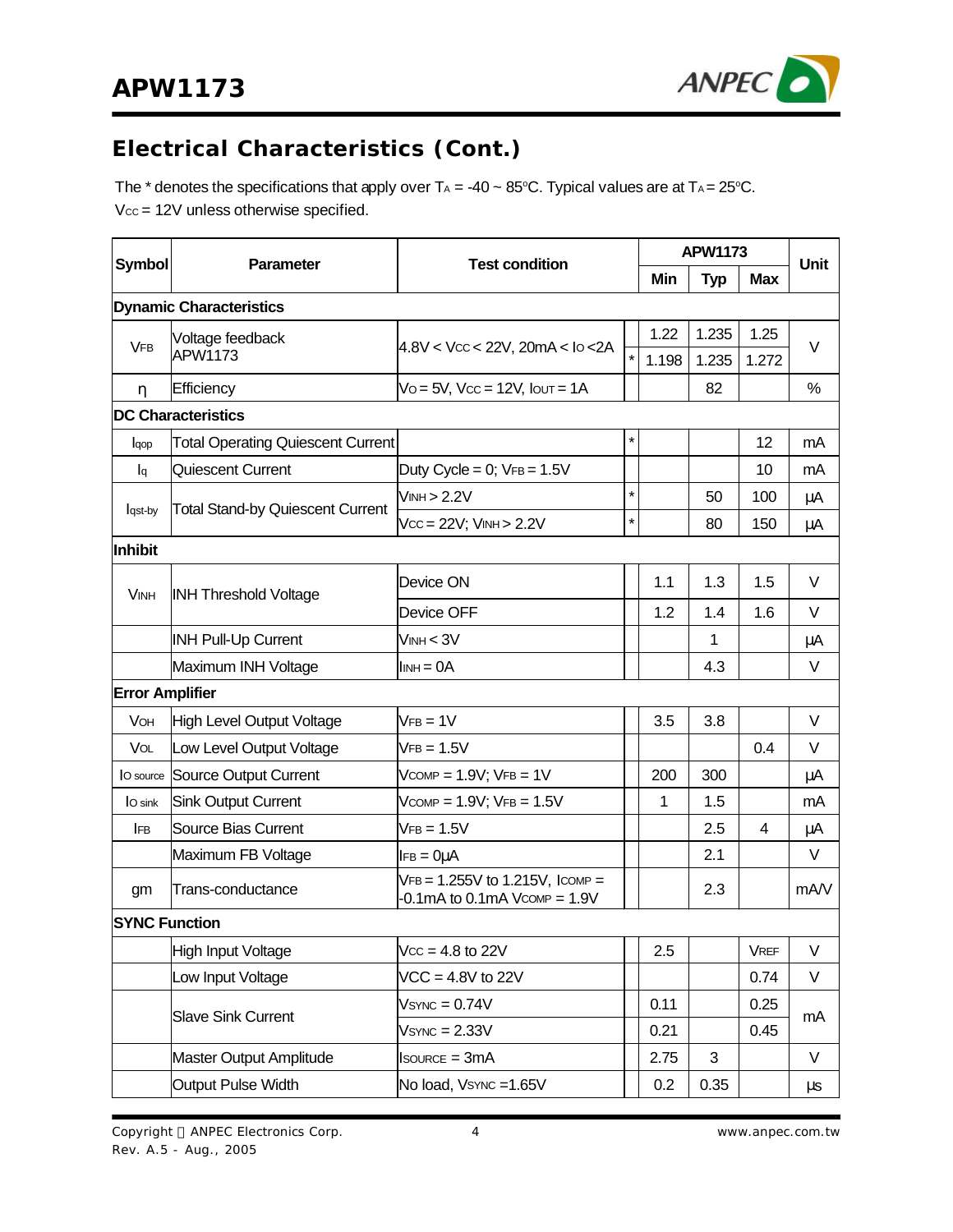

## **Electrical Characteristics (Cont.)**

The  $^*$  denotes the specifications that apply over T $_{\rm A}$  = -40  $\sim 85^{\circ}$ C. Typical values are at T $_{\rm A}$ = 25 $^{\circ}$ C.  $V_{\text{CC}} = 12V$  unless otherwise specified.

| Symbol       | <b>Parameter</b>                                    | <b>Test condition</b>                                                       |         | <b>APW1173</b> |            |       | Unit            |
|--------------|-----------------------------------------------------|-----------------------------------------------------------------------------|---------|----------------|------------|-------|-----------------|
|              |                                                     |                                                                             |         | Min            | <b>Typ</b> | Max   |                 |
|              | <b>Reference Section</b>                            |                                                                             |         |                |            |       |                 |
|              |                                                     | $l$ lref = 0m $A$                                                           |         | 3.234          | 3.3        | 3.366 | $\vee$          |
| <b>VREF</b>  | <b>VREF Output Voltage</b>                          | $\mu_{\text{REF}} = 0 \text{mA}$ to 5mA, Vcc = 4.4A to $\mu_{\star}$<br>22V |         | 3.2            | 3.3        | 3.399 | V               |
|              | Line Regulation                                     | $I_{REF} = 0mA$ , $V_{CC} = 4.4A$ to 22V                                    |         |                | 5          | 10    | mV              |
|              | Load Regulation                                     | ${\sf II}$ REF = 0m ${\sf A}$ to 5m ${\sf A}$                               |         |                | 8          | 15    | mV              |
|              | <b>Short Circuit Current</b>                        |                                                                             |         | 10             | 18         | 30    | mA              |
| <b>Other</b> |                                                     |                                                                             |         |                |            |       |                 |
|              | <b>Thermal Limiting Protection</b>                  |                                                                             |         |                | 160        |       | $\rm ^{\circ}C$ |
|              | <b>Hysteresis</b>                                   |                                                                             |         |                | 30         |       | $^{\circ}C$     |
|              | Over-Voltage Protection<br><b>Threshold Voltage</b> | $V_{COMP} = 0.8V$                                                           | $\star$ | 120            | 125        | 130   | %               |

## **Typical Application Circuit**



Copyright © ANPEC Electronics Corp. Rev. A.5 - Aug., 2005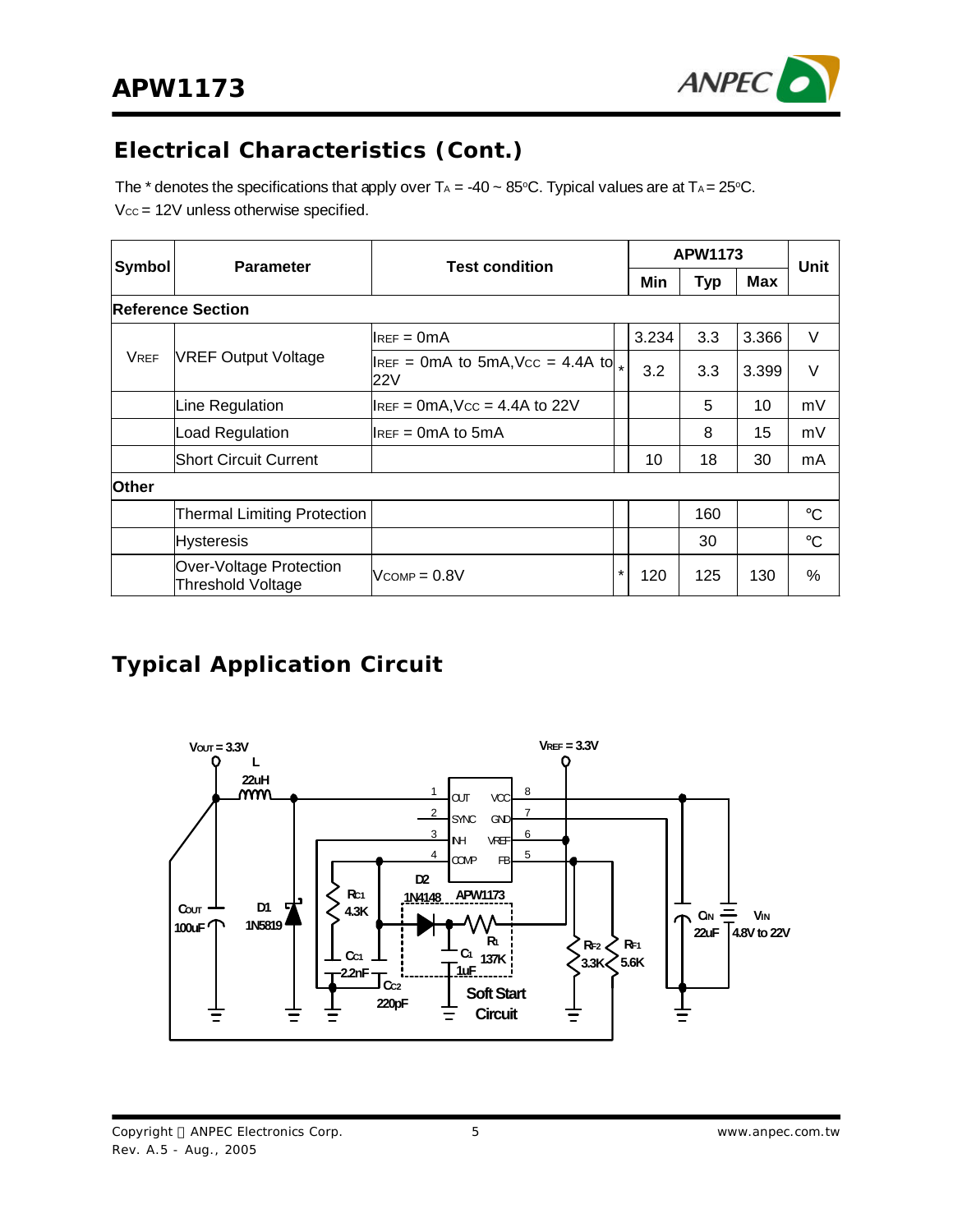

# **Other Application Circuits**

Dual output voltage application



#### BuckBoost regulator

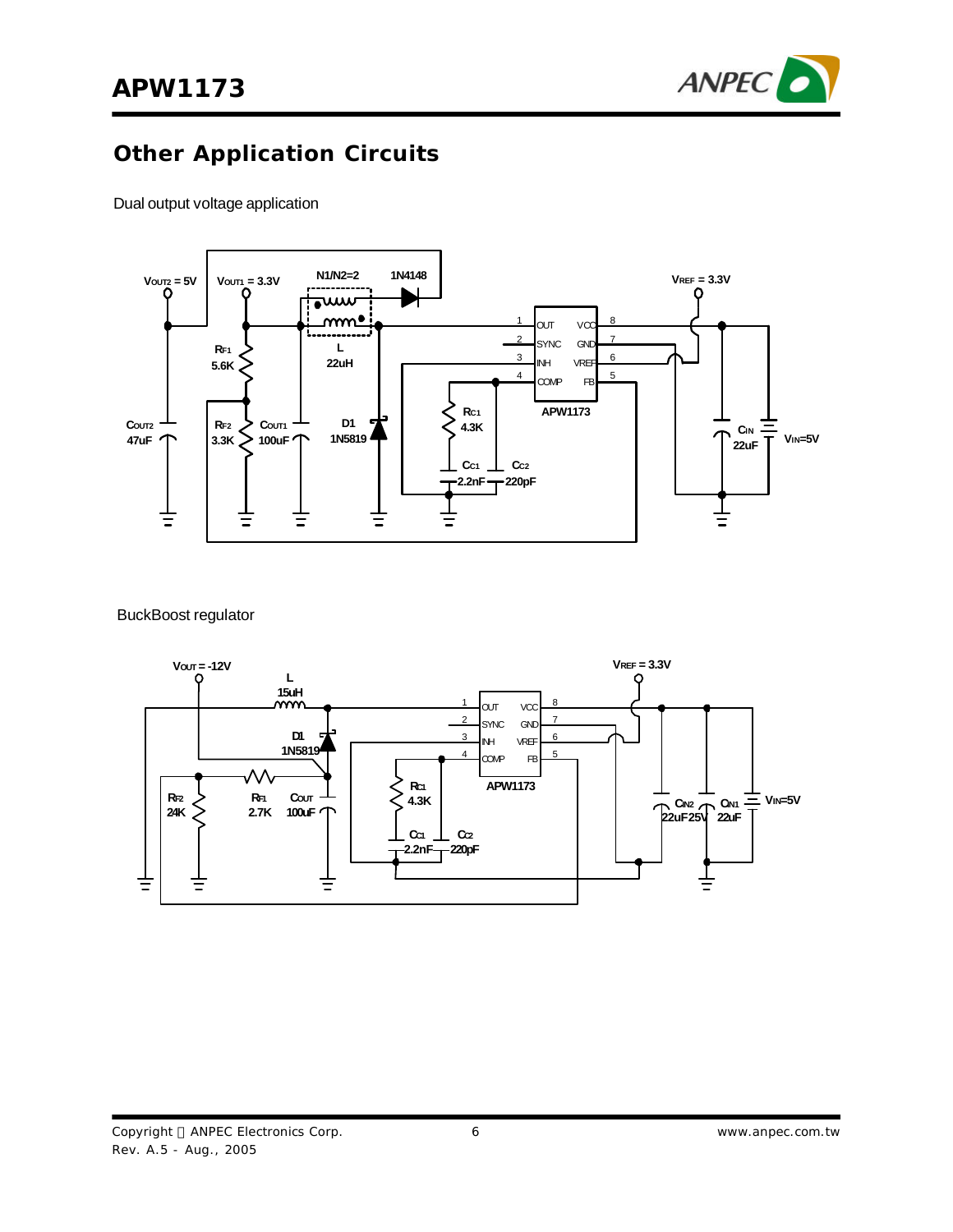

# **Typical Operating Characteristics**





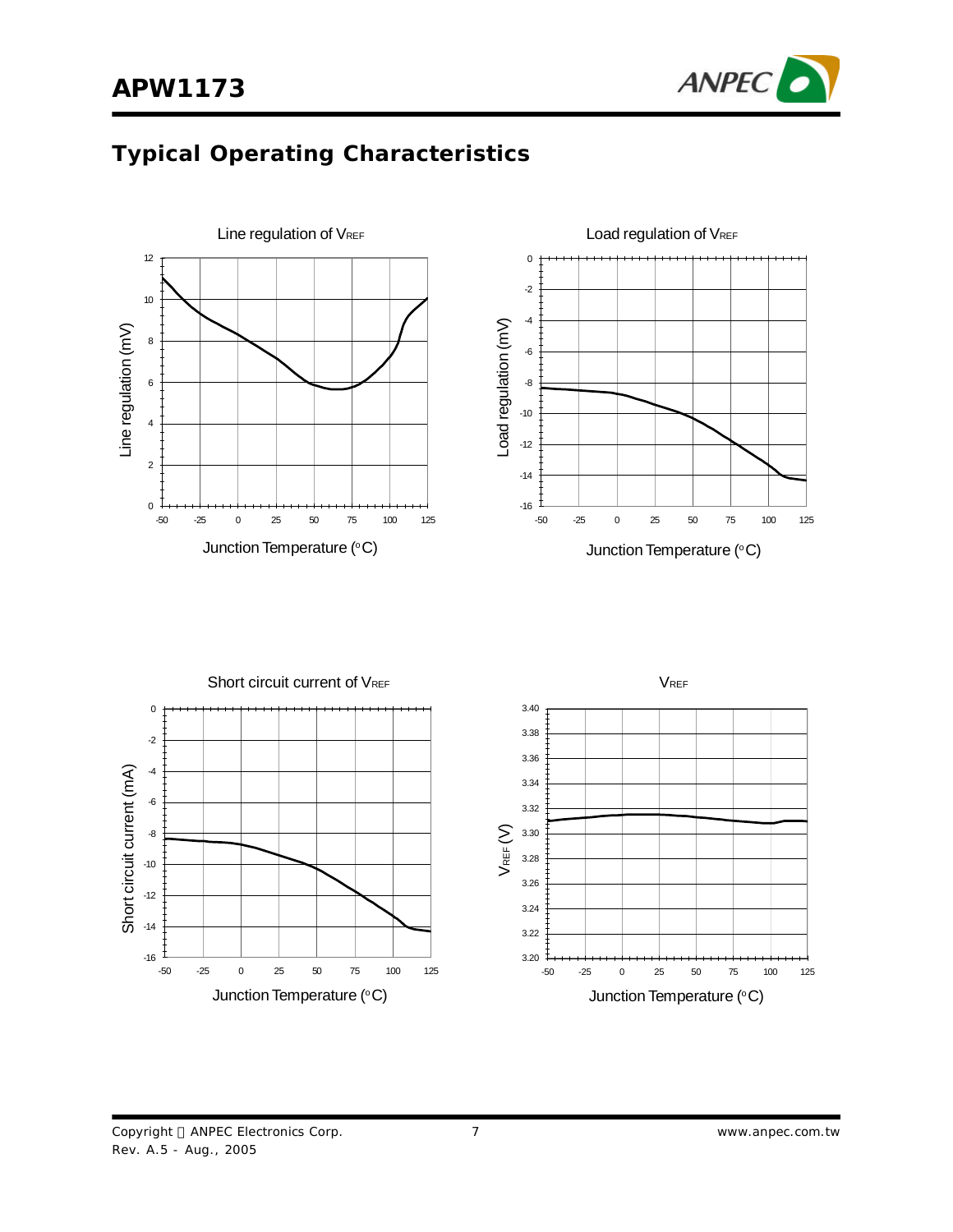

# **Typical Operating Characteristics (Cont.)**



Copyright © ANPEC Electronics Corp. Rev. A.5 - Aug., 2005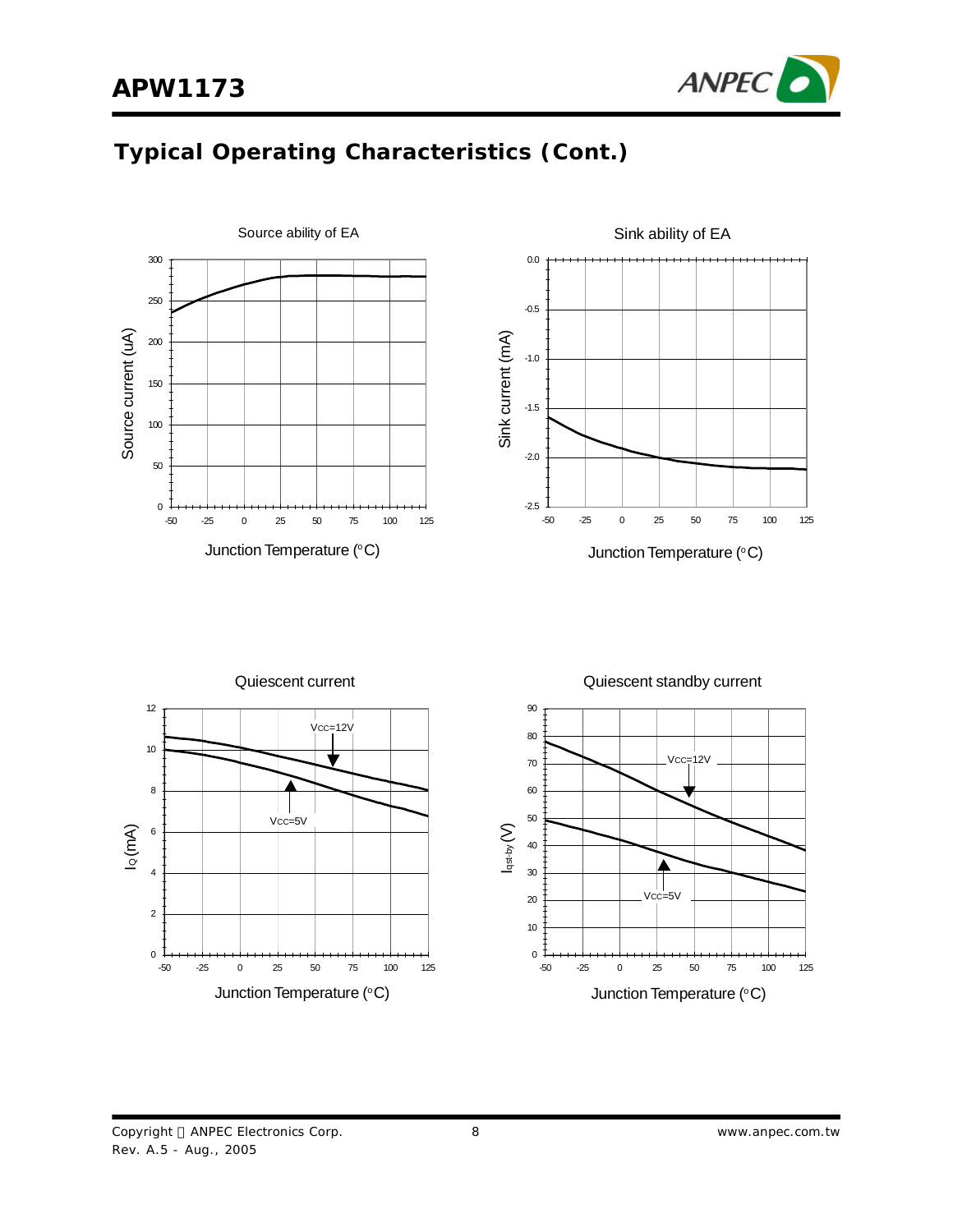

# **Typical Operating Characteristics (Cont.)**

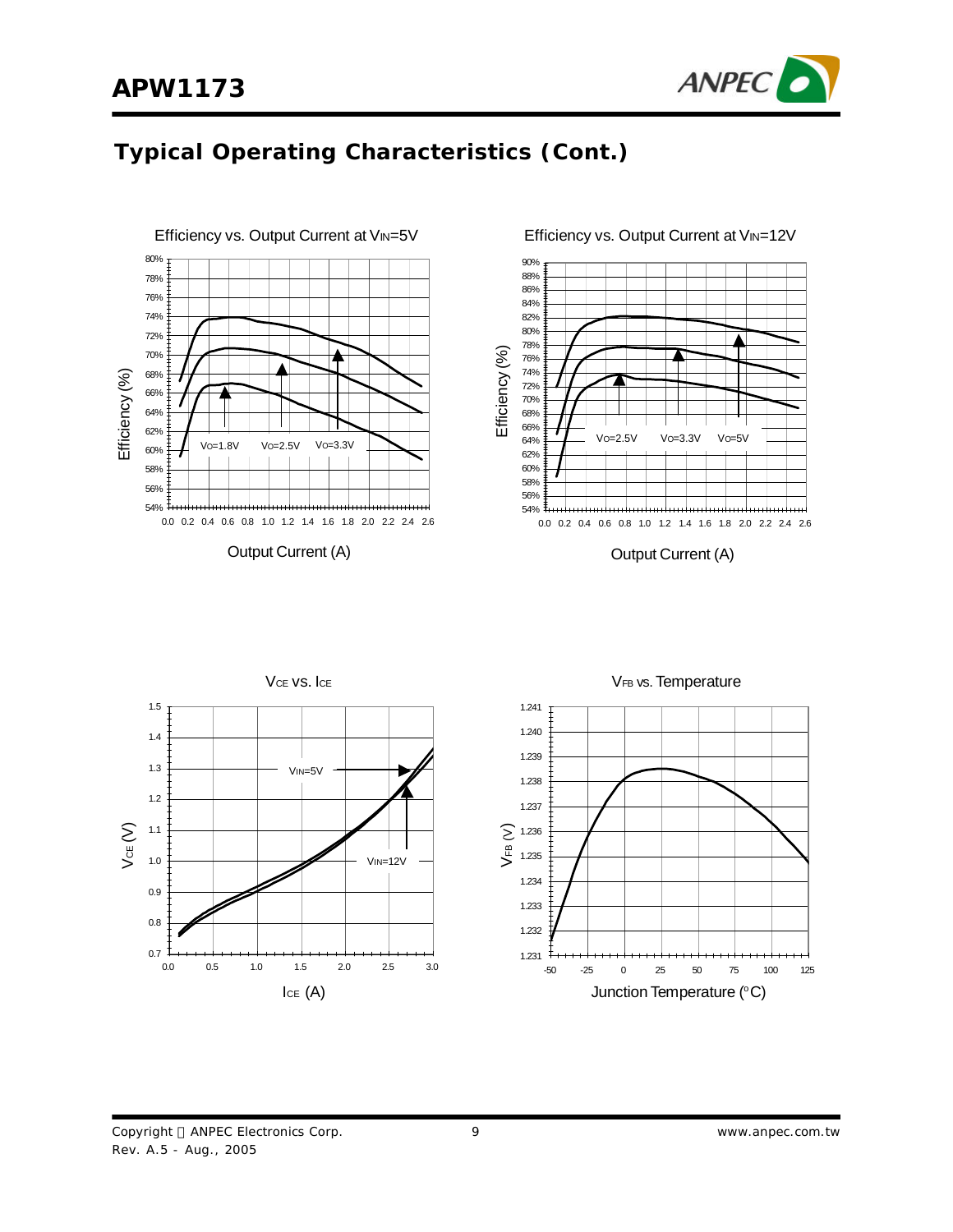

## **Typical Operating Characteristics (Cont.)**



### **Operating waveforms**

#### **1. Power ON (no SS) :**

- $-V_{IN} = 12V, V_{OUT} = 3.3V$
- $-C<sub>IN</sub> = 22μF, C<sub>OUT</sub> = 220μF, L = 15 μH$



#### **2. Power ON (external SS) :**

- $-V_{IN} = 12V$ ,  $V_{OUT} = 3.3V$
- $-C_{IN} = 22\mu$ F, Cout = 220μF, L = 15 μH



Ch2 : COMP,2V/div Ch3 : VIN,5V/div Ch4 : IL,2A/div Time : 1ms/div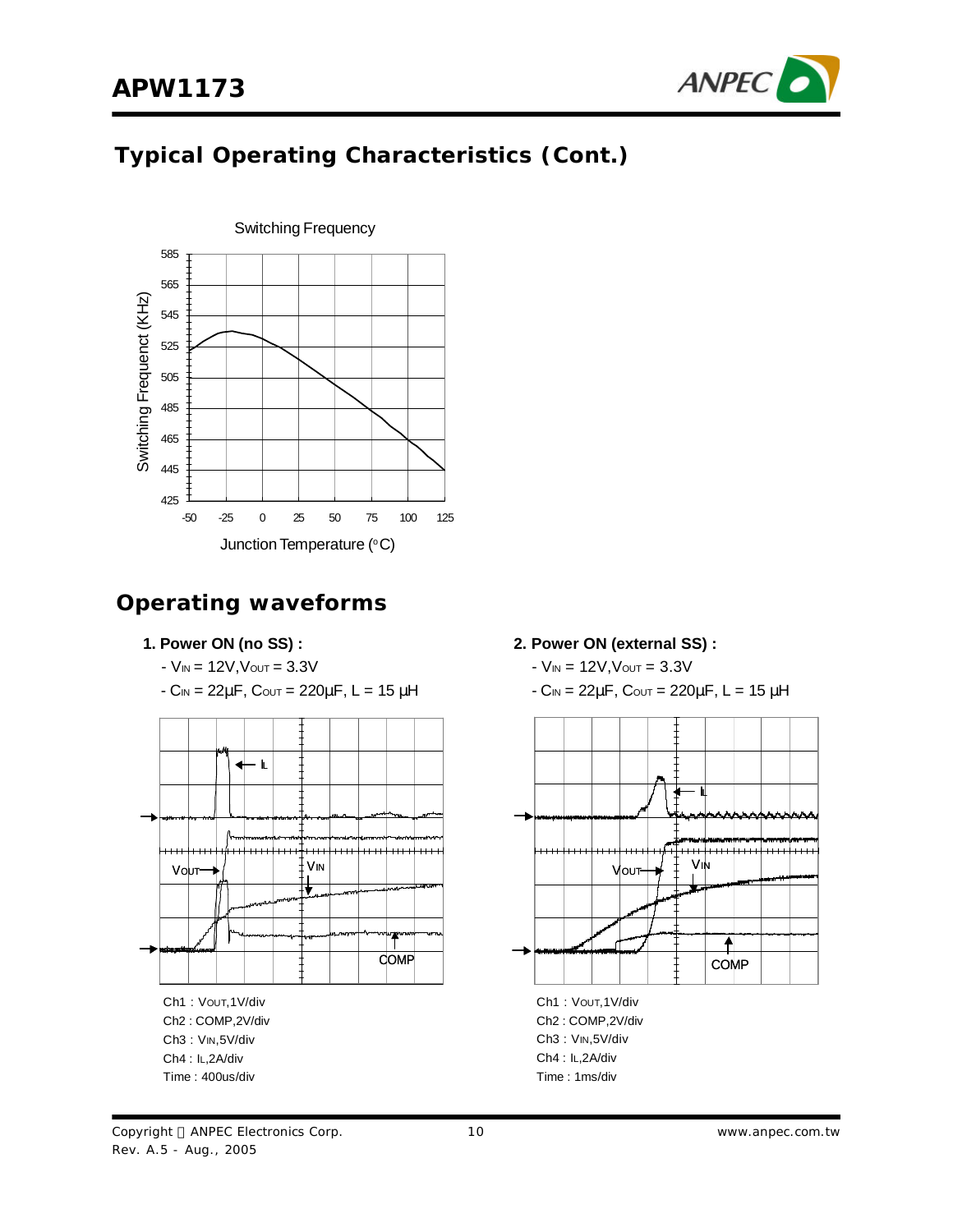

### **Operating waveforms (Cont.)**



# **Functional Description**

#### **Power-On-Reset**

A Power-On-Reset circuit monitors input voltages at VCC pin to prevent wrong logic controls. The POR function initiates immediately by the inductor current with it's limit after the supply voltage exceed firstly it's threshold voltage after powering on.

#### **Output Voltage Regulation**

An error amplifier working with a temperature-compensated 1.235V reference. The error amplifier designed with high bandwidth and DC gain provides very fast transient response and less load regulation. It compares the reference with the feedback voltage and amplifies the difference in it's output called error signal. The error signal feeds into the input terminal of PWM



Ch2 : IOUT,1A/div,100mA-3A Ch2 rising time : 4us Ch2 falling time : 4us Time : 10us/div

comparator and compared with internal saw tooth wave. It generates a PWM control signal by the PWM comparator. The PWM signal feeds into the logic circuit and turns on or off the pass element. The Buck type output stage regulates the correct output voltage depends on the previous mechanism.

#### **Current Limit**

The APW1173 monitors the current flow through the pass element and limits the maximum output current to prevent damages during overload or short-circuit conditions.

#### **Over-Voltage Protection (OVP)**

The over voltage protection is realized by using an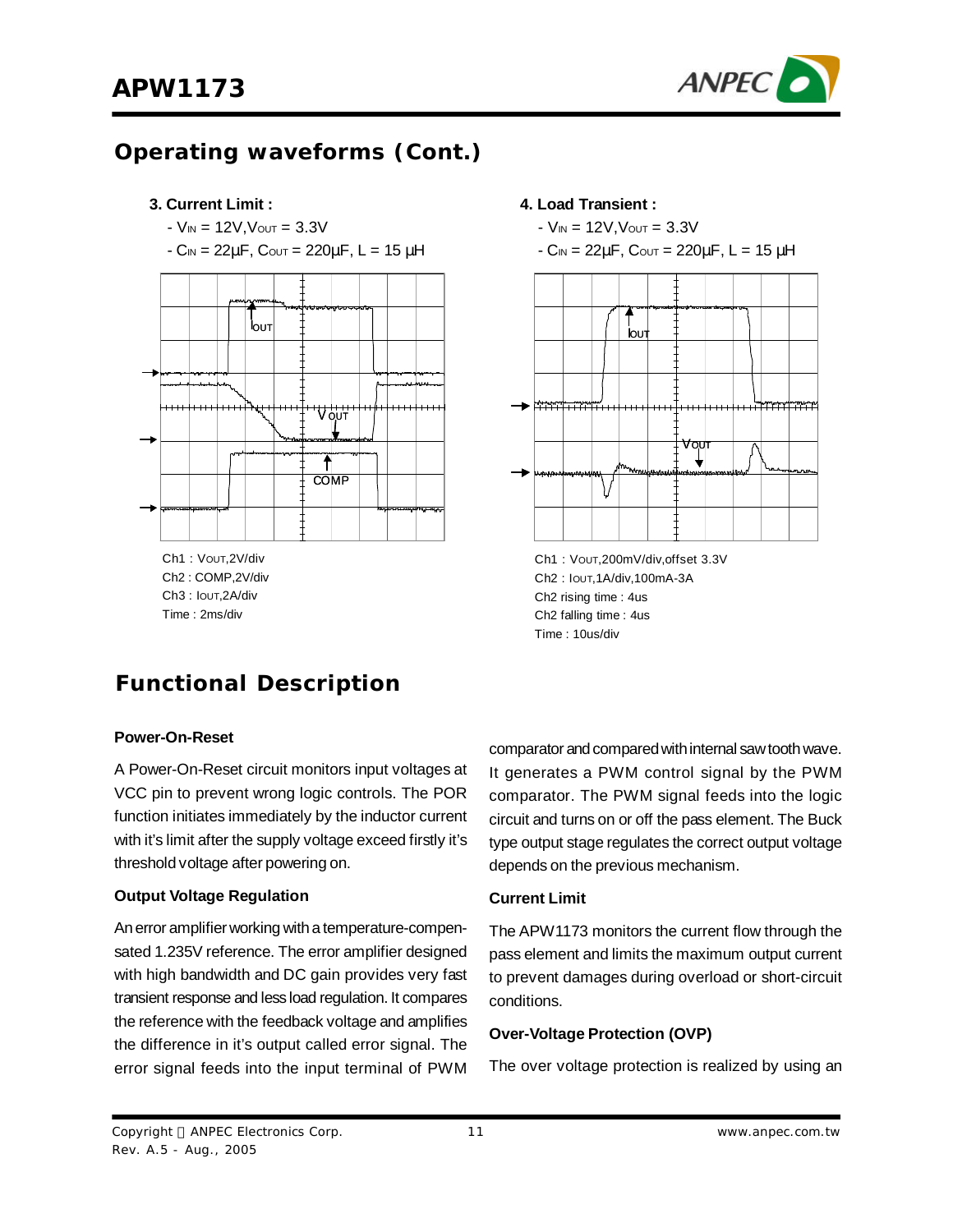

the current limit function acting and VOUT dropping. This results the switching frequency decreased. In the practical application, when the load current increase big enough such that current limit occurring. In this situation,more load current cause the output voltage get away the regulatory point and begin dropping until it's limitation. In this time, the actual duty was very small in general. But the on time period limited by the minimum on time limitation of the control circuit. This on time limitation induce the load current runs away the limiting boundary. To prevent this drawback, the frequency fold back is used to ensure that load current

was limited by the setup value.

**Inhibit Function**

# **Functional Description (Cont.)**

#### **Over-Voltage Protection (OVP) (Cont.)**

internal comparator. The input of the OVP comparator connects to the feedback, that turns off the pass element when the OVP threshold is reached. This threshold is typically 25% higher than the feedback voltage **Thermal protection**

The thermal protection function generates a control signal to shut off the APW1173. It prevents the damages caused by over heat situation. The thermal func-tion was acted when the temperature of chip reaching 160°C. A hysteresis of the thermal protection function is approximately 30°C, in order to avoid pass element turns on and off immediately.

#### **Voltage Feed Forward**

The Voltage Feed Forward is acting when VCC goes higher than 10V. This will increases the upper bond of the internal sawtooth wave and results duty keeping constant. The change of the upper bond is linear and proportion with VCC.

#### **Frequency Fold Back**

The Frequency Fold Back function acts when both

### **Application Description**

#### **Input Capacitor**

TheAPW1173 requires proper input capacitors to supply current surge during stepping load transients to prevent the input rail from dropping. Due to the wide range of input voltage, the input capacitor must be able to support the input operating voltage. Ultra-low-ESR capacitors, such as ceramic chip capacitors, are very good for the input capacitors. An aluminum electrolytic capacitor (>100µF, ESR<300m $\Omega$ ) is recommended as the input capacitor. It is not necessary to use low-ESR capacitors. More capacitance reduce the variations of the input voltage of VCC pin.

The Inhibit function disables when the Inhibit voltage lower than 1.3V. APW1173 entered the standby mode with Inhibit voltage higher than 1.4V. The quiescent current in the standby mode is less than 100uA to saving power. If the Inhibit pin left floating, the Inhibit voltage will be pull up by internal current source.

#### **Inductor**

Inductor is an important component in the application. In the switching regulator, energy stored in the inductor by magnetic field when the pass element conducting. This behavior cause the ripple current cycle by cycle, the ripple current flowing through the output capacitor induce the output ripple voltage. In general, the ripple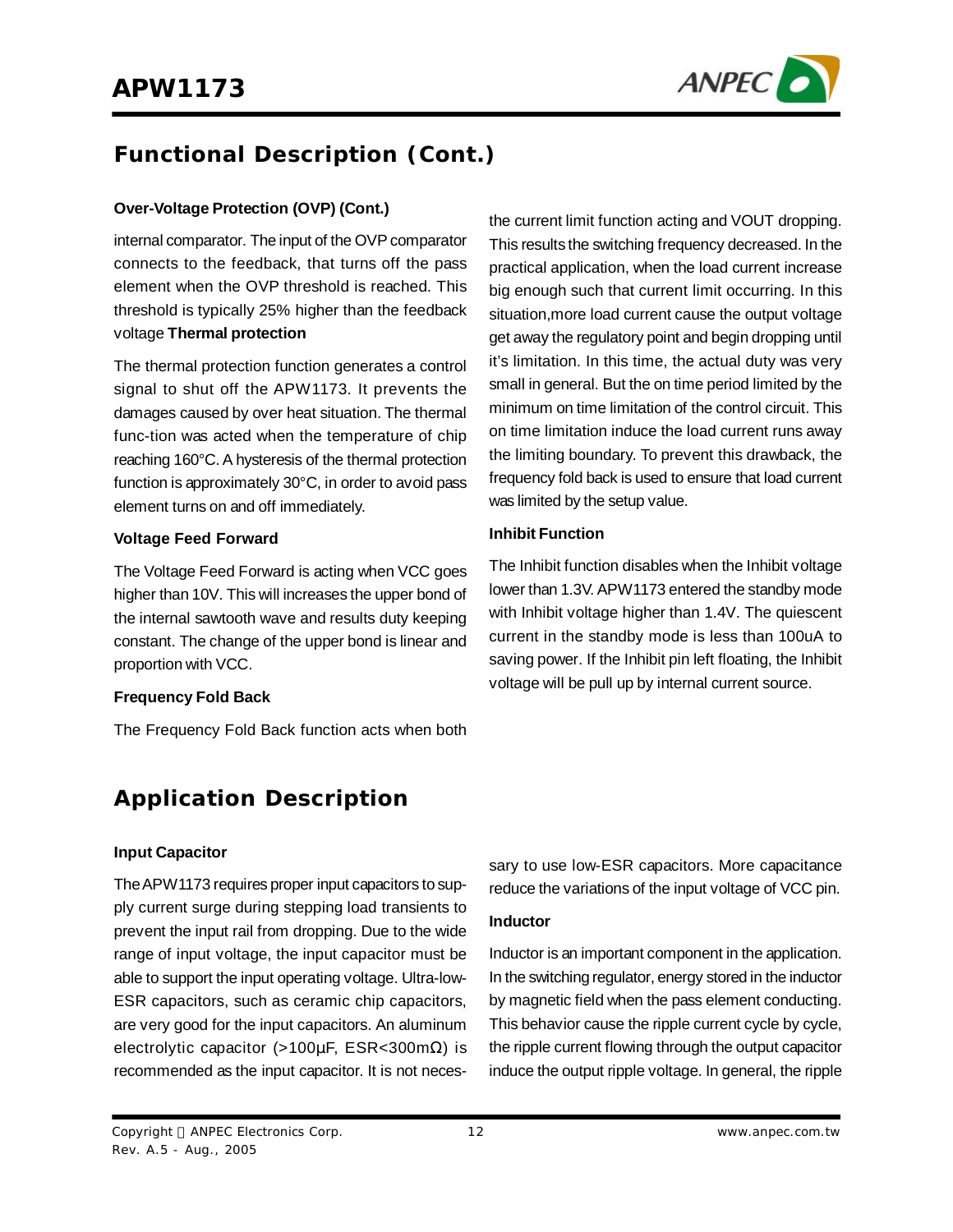

### **Application Description (Cont.)**

#### **Inductor(Cont.)**

current is usually fixed at 20%~40% of maximum output current,that is 0.6A~1.2A with maximum output current equal 3A. The value of inductor can approximate by (1)

$$
L = \frac{V_{IN} - V_{CE} - V_O}{\Delta I} T_{on}
$$
 (1)

Where  $\mathsf{V}_{_\mathsf{N}}$  is the input voltage,  $\mathsf{V}_{_\mathsf{CE}}$  is the voltage across the pass element when it conduct,  $\mathsf{V}_{_{\mathrm{O}}}$  is the output voltage, ΔI is the ripple current flowing through the inductor and Ton is the on period that determined by  $\mathsf{V}_{_{\mathsf{O}}}$  and  $\mathsf{V}_{_{\mathsf{IN}}}$ . The exact Ton can obtained by (2) and (3)

$$
D = \frac{V_0 + V_D}{V_{IN} - V_{CE} + V_D}
$$
 (2)

Where VD is the forward voltage of the wheeling diode.

$$
T_{on} = DT_S \tag{3}
$$

Where  ${\sf T}_{_{\rm S}}$  is the period of whole cycle. It equal 1/F $_{_{\rm S}}$ where  $\mathsf{F}_\mathrm{s}$  is the switching frequency of APW1173. For example, V<sub>IN</sub>=12V, V<sub>o</sub>=3.3V, V<sub>D</sub>=0.7V, I<sub>o</sub>=3A, ripple current is I<sub>o</sub>(20%~40%) =0.6A~1.2A, V<sub>cE</sub> =1.2V, F<sub>s</sub>  $=250KHz$ 

$$
D = \frac{3.3V + 0.7V}{12V - 1.2V + 0.7V} = 34.78\% \text{ by (2)}
$$

$$
T_{on} = DT_s = 34.78\% \times 2 \text{ m/s} = 0.696 \text{ m/s}
$$
 by (3)

For the worst case ripple current equal  $0.6A \sim 1.2A$ 

$$
L_1 = \frac{12V - 1.2V - 3.3V}{0.6A} 0.696 \text{ m/s} = 8.7 \text{ mH}
$$
  
for ripple current is 0.6A...... by (1)  

$$
12V - 1.2V - 3.3V = 6.66 \text{ m} = 4.35 \text{ mH}
$$

$$
L_2 = \frac{12V - 1.2V - 3.3V}{1.2A} = 0.696 \text{ m/s} = 4.35 \text{ mH}
$$
  
for ripple current is 1.2A...... by (1)

Use the worst case to approximate the minimum value of inductor. In worst ripple current condition, smaller

dimension of inductor to save the board space. In other way, devote the performance by higher ripple current. If select a greater inductor, the ripple current will be smaller and a better performance is got. This tradeoff is an useful method to decide a better performance or a smaller inductor size.

#### **Output Capacitor**

The APW1173 requires a proper output capacitor to maintain stability and improve transient response over temperature and current. The output capacitor selection is dependent upon ESR (equivalent series resistance) and capacitance of the output capacitor over the operating temperature.

Consider the output ripple voltage that absorbed in the application.Output ripple voltage consist of two parts.It show as (4)

$$
V_{ripple} = V_1 + V_2 \tag{4}
$$

In previously,use the parameter ΔI to decide the value of the inductor. As the same manner, use the parameter ΔI to approximate the value of output capacitor.

The first part of output ripple voltage,  $V_1$ , is related to the ESR of output capacitor.It show as (5)

$$
V_1 = ESR \times \Delta I \tag{5}
$$

The second part of output ripple voltage,  $V_2$ , can calculated by (6)

$$
V_2 = \frac{\Delta I}{8C} T_s \tag{6}
$$

These two parameters determine the value of output ripple voltage and the efficiency. More output ripple voltage cause the efficiency decreased.The output ripple voltage means the energy loss in the ESR and the energy loss in the transition path while the energy stored and removed in the output capacitor.In other aspect,the ESR and the value of output capacitor gen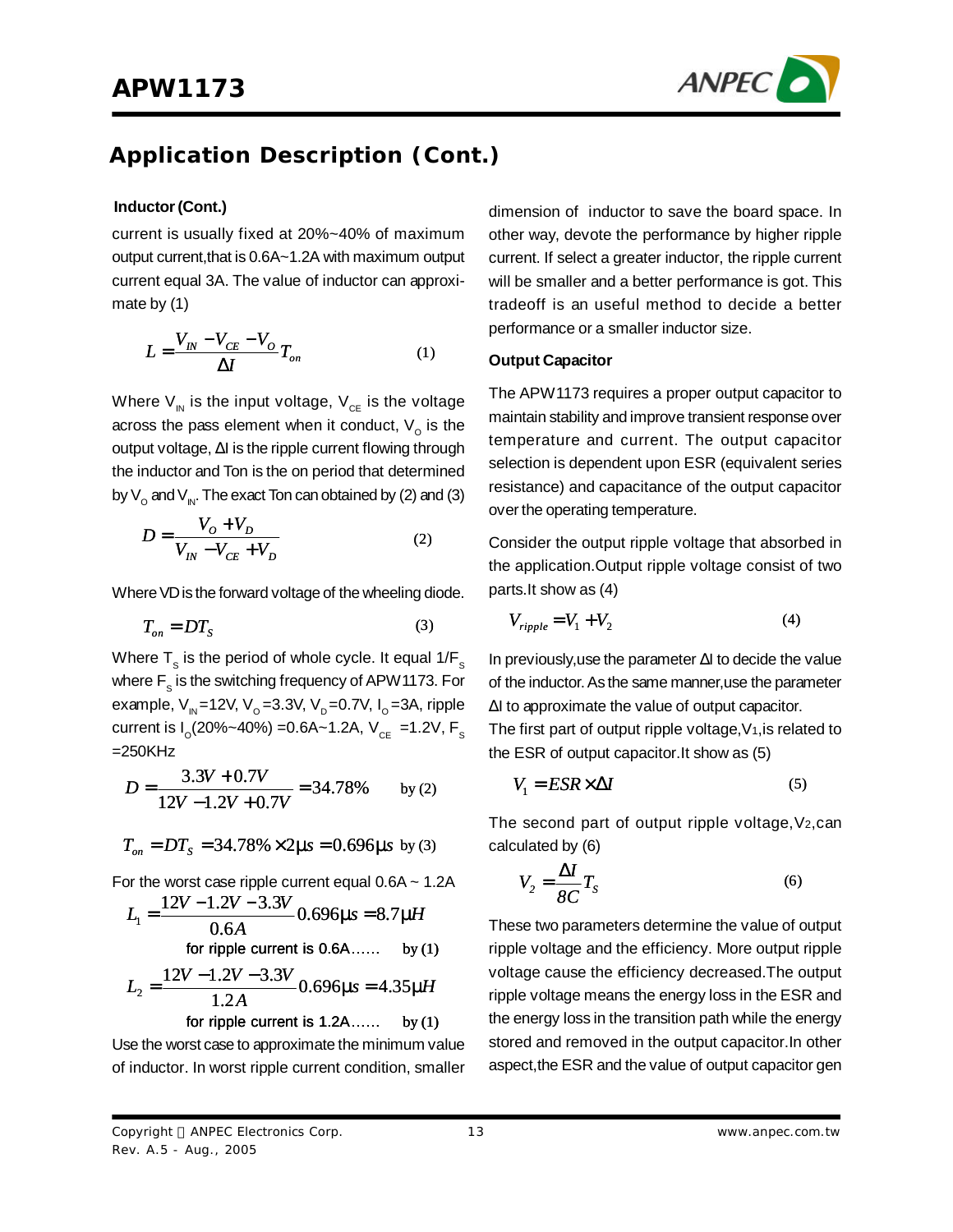

## **Application Description (Cont.)**

#### **Output Capacitor (Cont.)**

erate a zero to provide a positive phase for control loop.This zero improved the stability without extra PID compensator, if the zero is lower enough.

#### **Switch diode**

APW1173 is an non-synchronous type buck regulator and needs a Shottky diode as the wheeling diode. This diode will conduct when the pass element turned off.Current flows through the diode in the conducted period, the order of the maximum peak current reaches few Amperes. The diode requires the ability to flow the great forward current. The peak forward current of the diode denote in the specification must great than 15A, and the conducting time in this situation must great than 8ms. 1N5818 is a suitable component.

#### **Thermal Consideration**

APW1173 is a switching regulator whose pass element inside, it have the ability to provide 3 Amperes.As the show in the block diagram, the structure of the pass element consist of a NPN and a PNP transistors. The voltage across the pass element, VcE, is about 0.8V to 1.3V in the light load to heavy load. The product of Vce and  $\mathsf{L}$ , where  $\mathsf{L}$  is current flowing through the inductor, generate thermal cause the junction temperature increased. The thermal stream conduct via the thermal pad of SOP-8-P to the printed circuit board.The power dissipation of APW1173 can be approximated by (7)

$$
P = (V_{CE} \times I_L \times D) + (V_M \times I_L \times F_s)(T_R + T_F) \tag{7}
$$

Where Vce is the voltage across the pass element, IL is the current flowing through the inductor, D is the duty. T<sup>R</sup> and T<sup>F</sup> are the transition time.

The wheeling diode is another thermal source. It's power dissipation approximated by (8)

$$
P_D = V_D \times I_D \times (1 - D) \tag{8}
$$

Where  $V_D$  is the forward voltage of the wheeling diode, I<sub>D</sub> is current flowing through the wheeling diode when it conducting. In the PCB layout,usually place the wheeling diode near the APW1173, the power dissipation of wheeling diode will increase the ambient temperature and limit the maximum power dissipation of APW1173.These power dissipations are the major energy loss in the voltage conversion.

To improve the thermal resistance by increasing copper area is a suitable method. Design a copper area according to the following curve to improve the thermal resistance.



#### **Frequency Compensation**

In the Buck converter,there is a LPF(Low Pass Filter) in the output stage to filtering the switching noise. The LPF consist of an inductor and a capacitor. These two components generate the double poles in the frequency domain.

$$
f_{natural} = \frac{1}{2\mathbf{p}\sqrt{LC}}\tag{9}
$$

Where L is the inductance of the LPF and C is the capacitance of the output capacitor. These double poles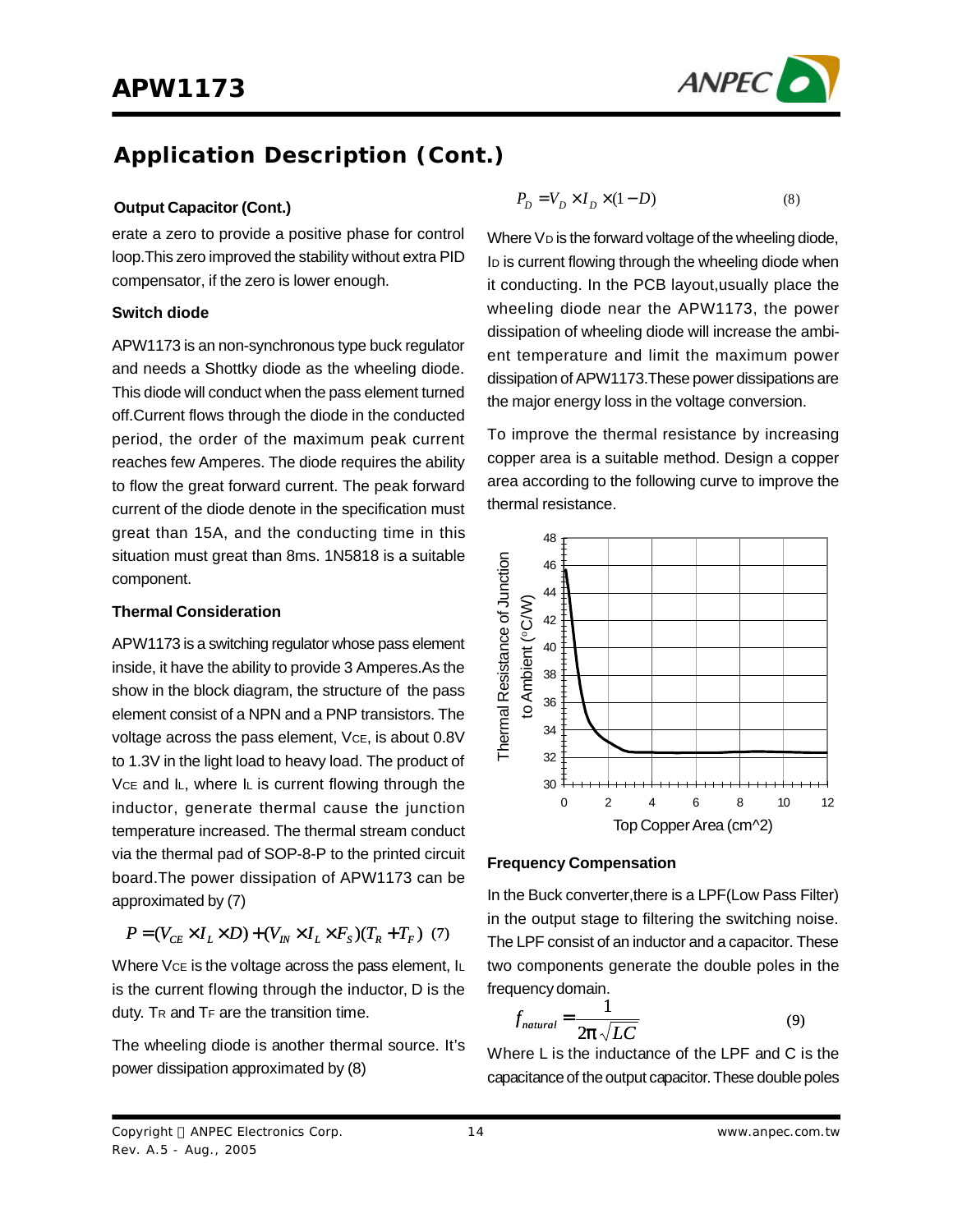



## **Application Description (Cont.)**

#### **Frequency Compensation (Cont.)**

cause the phase decrease rapidly at the natural frequency and lead the phase margin not enough to maintain the stable status. The stable issue improved by apply a zero in the frequency domain to increase the phase margin.



Adding a resistor and a capacitor at the COMP pin is the simplest way to generate a zero. The placement of the components is the show of Figure-1. The frequency of the zero is

$$
f_{zero} = \frac{1}{2pR_{C1}C_{C1}}\tag{10}
$$

The relation of the zero and the natural frequency is

$$
f_{zero} = 0.8 \cdot f_{natural} \tag{11}
$$

Locate the zero before the natural frequency to compensate the phase. The another capacitor Cc2 used to bypass the noise. In general

$$
C_{C2} = \frac{1}{10} C_{C1}
$$
 (12)

In the other applications, use the ceramic capacitor as the output capacitor is very popular. Because the small dimension of the ceramic capacitor save the PCB (Printed Circuit Board) area, the low ESR(Equivalent Series Resistance) of the ceramic one decrease the power dissipation of the output capacitor.But the serious drawbacks of the ceramic one is the stable



Consider the Figure-2, find the transfer function H(s) as:

$$
H(s) = \frac{SC_{OUT}(ESR) + 1}{S^2 LC_{OUT} + SC_{OUT}(ESR) + 1}
$$
  
\n
$$
pole_{1,2} = \frac{1}{2\pi\sqrt{LC_{OUT}}}
$$
  
\n
$$
zero_1 = \frac{1}{2\pi(ESR)C_{OUT}}
$$
  
\n
$$
Q = \frac{1}{(ESR)} \sqrt{\frac{L}{C_{OUT}}}
$$

The pole1 and pole2 are the conjugate roots of the denominator and the zero1 is the root of the numerator. Find the Q factor from the quadratic function and the description of Q factor as above.

The frequency response of the output stage show as Figure-3.

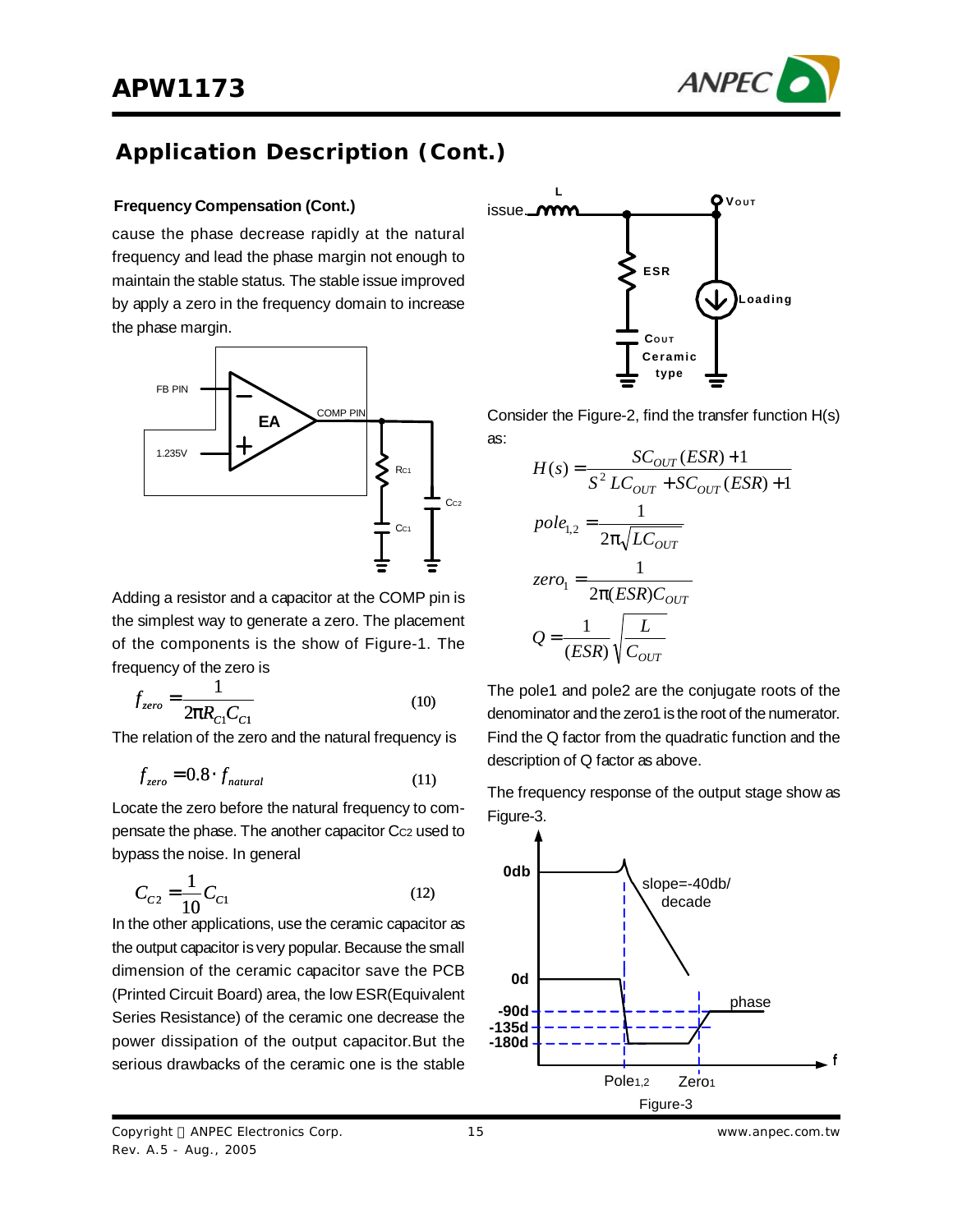

### **APW1173**

## **Application Description (Cont.)**

#### **Frequency Compensation (Cont.)**

The problem is the phase nearly –180 degrees at the natural frequency especially in the high Q situation. If the Q factor is high, the phase decrease vary sharp at the location of the double poles. This problem leads the regulator oscillating when use ceramic one as the output capacitor without compensation. The purpose of the compensation is saving the phase. The manner is added additional zeros to achieve the goal. A zero have the ability that contribute the maximum phase of 90 degrees. According this characteristic, needs two zeros to compensate the phase loss. The PID compensator is good for this.It shows as Figure-4.





The transfer function H(s) is

$$
H(s) = \frac{(SC_2R_3 + 1)[SC_1(R_1 + R_2) + 1]}{S(SC_1R_2 + 1)[SC_2C_3R_3 + (C_2 + C_3)]}
$$

$$
zero_2 = \frac{1}{2\mathbf{p} \cdot C_2 R_3}
$$
  
\n
$$
zero_3 = \frac{1}{2\mathbf{p} \cdot C_1 (R_1 + R_2)}
$$
  
\n
$$
pole_3 = \frac{1}{2\mathbf{p} \cdot C_1 R_2}
$$
  
\n
$$
pole_4 = \frac{C_2 + C_3}{2\mathbf{p} \cdot C_2 C_3 R_3}
$$

The frequency response of the PID compensator presented as Figure-5:



The assumption is 10(zero2)<zero3,10(zero3)<pole3, 10(pole3)<pole4.In order to compensate the phase, place the two zeros closely and located before the natural frequency. In general

$$
zero_2 \cong zero_3 = k \cdot pole_{1,2} \tag{11}
$$

Where k is a constant, the value of k is almost 0.7 to 0.8.

The useful rules are:

(1) Determine the value of C2,the value must smaller than 5nF to get fast response time.

(2) Find R3 by the equation

$$
R_3 = (2\mathbf{p} \cdot C_2 \cdot k \cdot pole_{1,2})^{-1}
$$

(3) Determine the value of C1 from 470pF to 1uF. This range of C1 is for reference.

(4) The range of pole3 is from 150KHz to 300KHz. Use this range to find the value of R2.

(5) Find R1 by the equation

$$
R_1 = (2\pi \cdot C_1 \cdot k \cdot pole_{1,2})^{-1} - R_2
$$

(6) The location of pole4 is 5 times pole3. Use this result to find the value of R3.

Copyright © ANPEC Electronics Corp. Rev. A.5 - Aug., 2005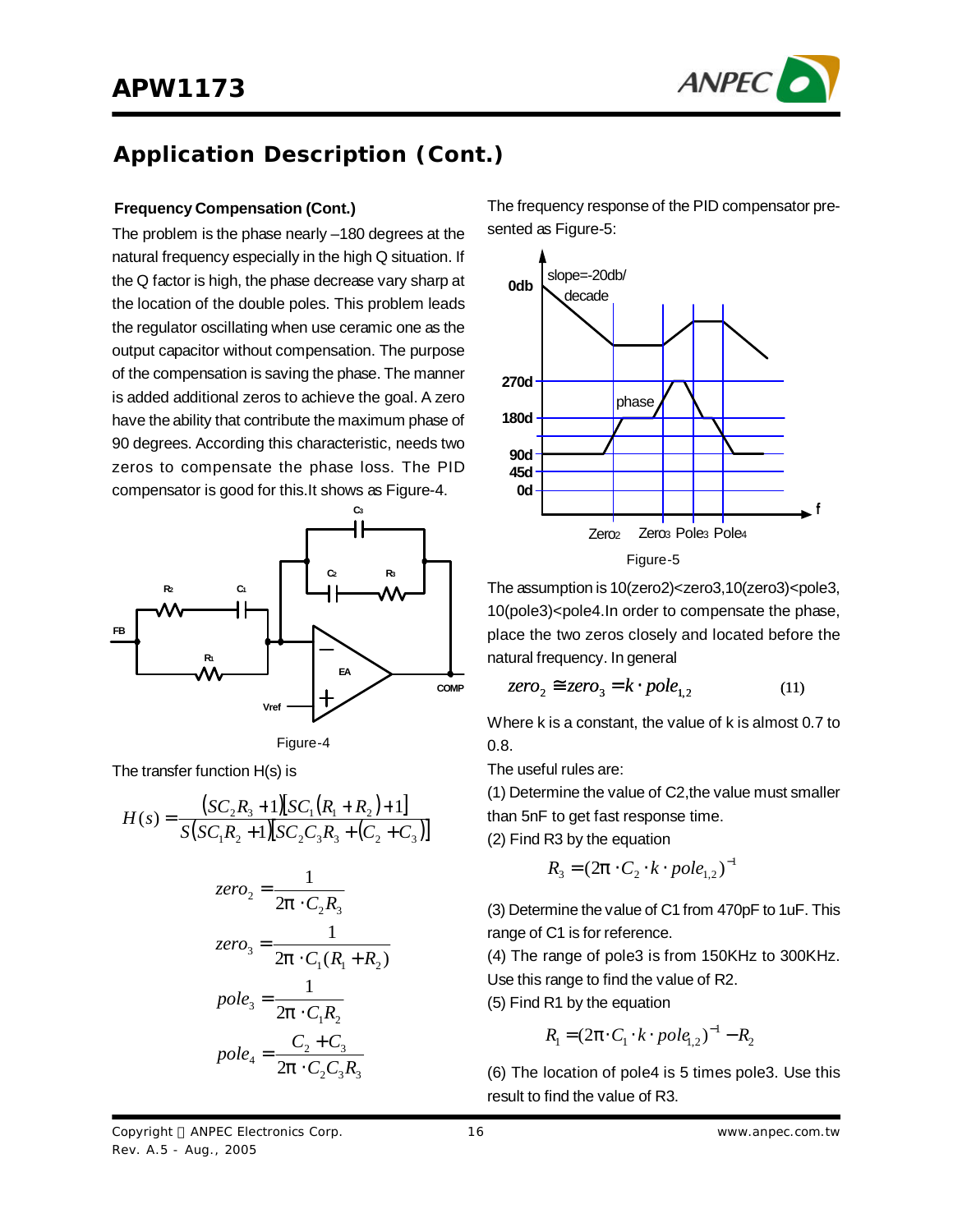

## **Layout Consideration**

1. Please solder the Exposed Pad on the PCB.The heat generated by the power consumption will conduct by the thermal pad.

- 2. Please place the input capacitors for VCC pin nearly as close as possible.
- 3. Connect the switching inductor and the Schottky diode and OUT pin by a wide track.
- 4. Place the output capacitor close to the inductor as possible and with a wide and short track.
- 5.The thermal pad is needed to improve the power dissipation.

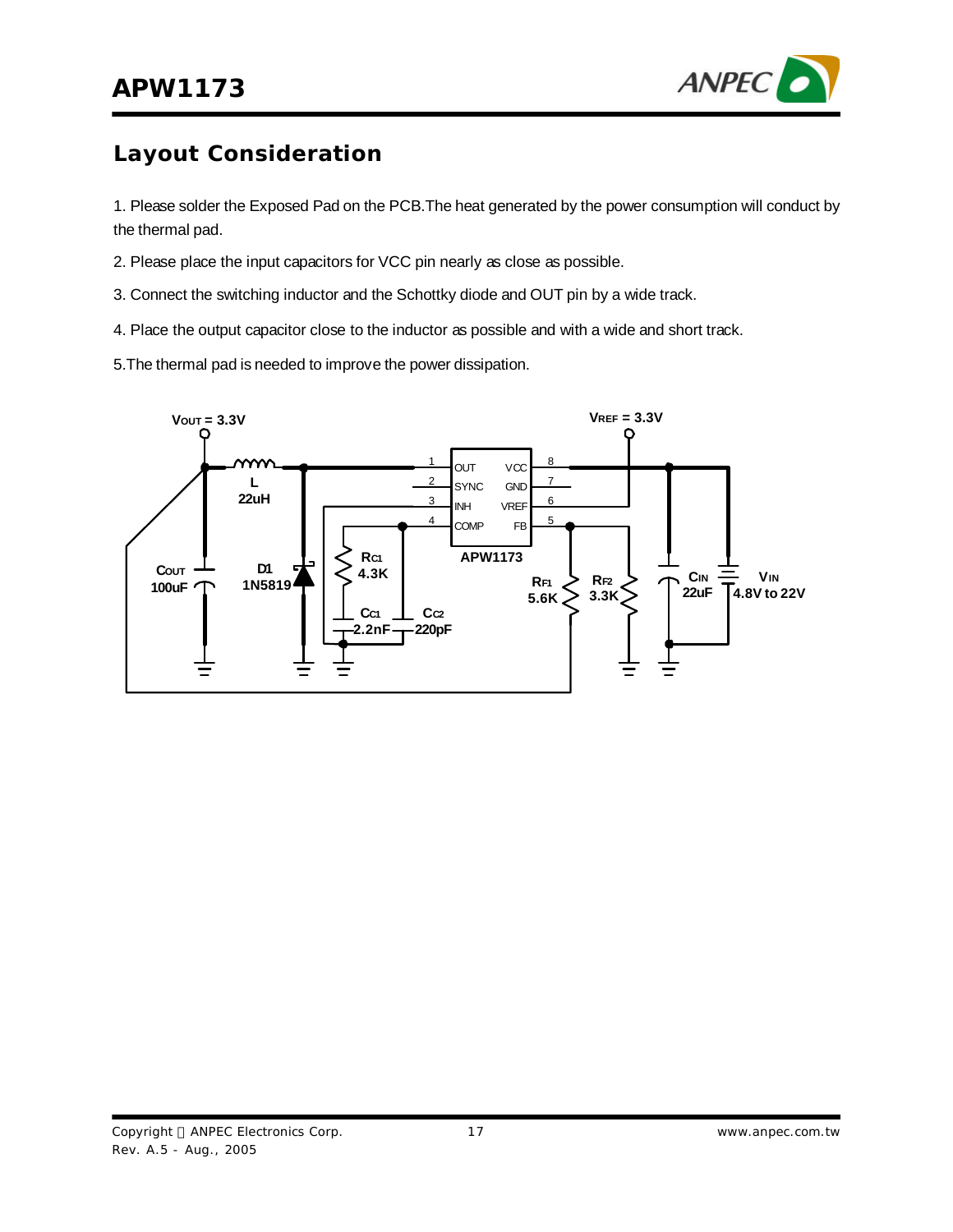

# **Packaging Information**

SOP-8-P pin ( Reference JEDEC Registration MS-012)





| Dim            |              | <b>Millimeters</b> | <b>Inches</b> |          |
|----------------|--------------|--------------------|---------------|----------|
|                | Min.<br>Max. |                    | Min.          | Max.     |
| A              | 1.35         | 1.75               | 0.053         | 0.069    |
| A <sub>1</sub> | 0            | 0.15               | 0             | 0.006    |
| D              | 4.80         | 5.00               | 0.189         | 0.197    |
| D <sub>1</sub> | 3.00REF      |                    | 0.118REF      |          |
| E              | 3.80         | 4.00               | 0.150         | 0.157    |
| E <sub>1</sub> |              | 2.60REF            |               | 0.102REF |
| $\mathsf{H}$   | 5.80         | 6.20               | 0.228         | 0.244    |
|                | 0.40         | 1.27               | 0.016         | 0.050    |
| e <sub>1</sub> | 0.33         | 0.51               | 0.013         | 0.020    |
| e <sub>2</sub> | 1.27BSC      |                    | 0.50BSC       |          |
| $\phi$ 1       | $8^{\circ}$  |                    | $8^{\circ}$   |          |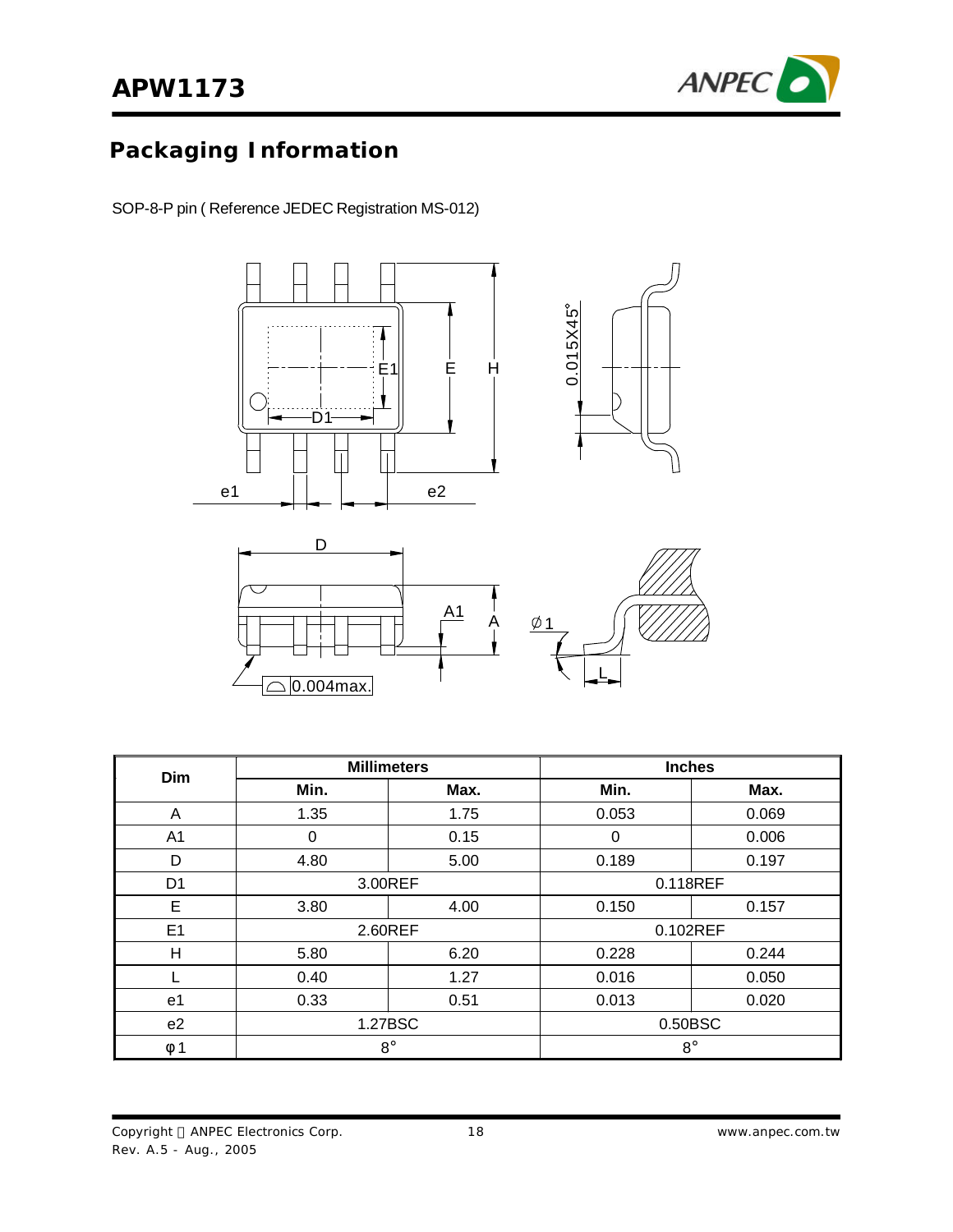

# **Physical Specifications**

| <b>Terminal Material</b> | Solder-Plated Copper (Solder Material: 90/10 or 63/37 SnPb), 100%Sn |
|--------------------------|---------------------------------------------------------------------|
| Lead Solderability       | Meets EIA Specification RSI86-91, ANSI/J-STD-002 Category 3.        |

### **Reflow Condition (IR/Convection or VPR Reflow)**



### **Classification Reflow Profiles**

| <b>Profile Feature</b>                                                                                | <b>Sn-Pb Eutectic Assembly</b>                       | <b>Pb-Free Assembly</b>                              |  |
|-------------------------------------------------------------------------------------------------------|------------------------------------------------------|------------------------------------------------------|--|
| Average ramp-up rate<br>$(T_1$ to $T_P$ )                                                             | 3°C/second max.                                      | $3^{\circ}$ C/second max.                            |  |
| <b>IPreheat</b><br>- Temperature Min (Tsmin)<br>- Temperature Max (Tsmax)<br>- Time (min to max) (ts) | $100^{\circ}$ C<br>$150^{\circ}$ C<br>60-120 seconds | $150^{\circ}$ C<br>$200^{\circ}$ C<br>60-180 seconds |  |
| Time maintained above:<br>- Temperature $(T_1)$<br>- Time $(ti)$                                      | $183^\circ C$<br>60-150 seconds                      | $217^{\circ}$ C<br>60-150 seconds                    |  |
| Peak/Classificatioon Temperature (Tp)                                                                 | See table 1                                          | See table 2                                          |  |
| Time within 5°C of actual<br>Peak Temperature (tp)                                                    | 10-30 seconds                                        | 20-40 seconds                                        |  |
| Ramp-down Rate                                                                                        | $6^{\circ}$ C/second max.                            | $6^{\circ}$ C/second max.                            |  |
| Time 25°C to Peak Temperature                                                                         | 6 minutes max.                                       | 8 minutes max.                                       |  |
| Notes: All temperatures refer to topside of the package . Measured on the body surface.               |                                                      |                                                      |  |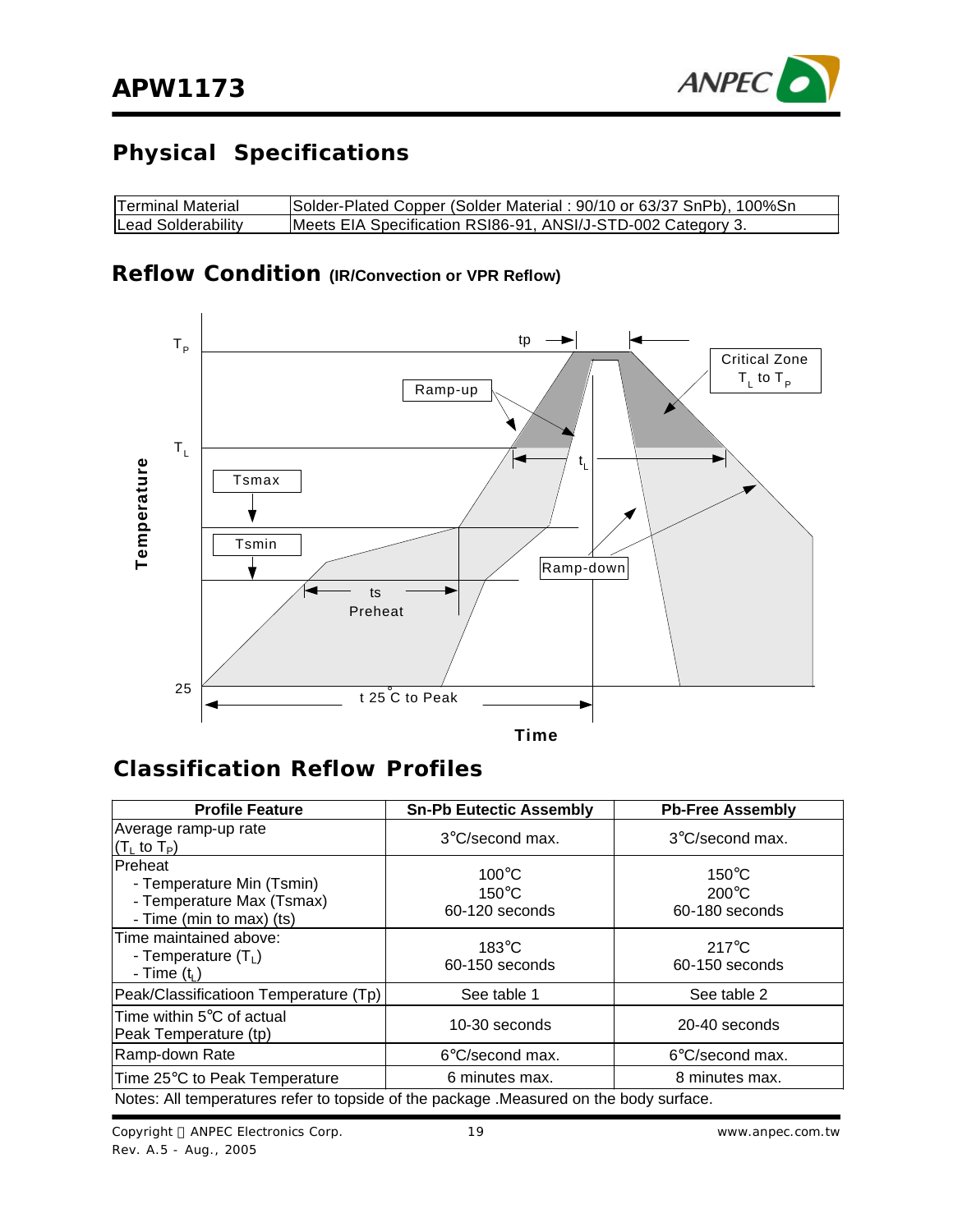

## **Classification Reflow Profiles(Cont.)**

#### Table 1. SnPb Entectic Process – Package Peak Reflow Temperatures

| Package Thickness | Volume mm <sup>3</sup><br><350 | Volume mm <sup>3</sup><br>3350 |
|-------------------|--------------------------------|--------------------------------|
| $<$ 2.5 mm        | $240 + 0/-5$ °C                | $225 + 0/-5$ °C                |
| $\geq$ 2.5 mm     | $225 + 0/-5$ °C                | $225 + 0/-5$ °C                |

Table 2. Pb-free Process – Package Classification Reflow Temperatures

| <b>Package Thickness</b>                                                                              | Volume mm <sup>3</sup>                                        | Volume mm <sup>3</sup> | Volume mm <sup>3</sup> |  |  |
|-------------------------------------------------------------------------------------------------------|---------------------------------------------------------------|------------------------|------------------------|--|--|
|                                                                                                       | $350$                                                         | 350-2000               | >2000                  |  |  |
| $<$ 1.6 mm                                                                                            | $260 + 0^{\circ}C^{*}$                                        | $260 + 0^{\circ}C^*$   | $260 + 0^{\circ}C^*$   |  |  |
| $1.6$ mm $- 2.5$ mm                                                                                   | $260 + 0^{\circ}C^{*}$                                        | $250 + 0^{\circ}C^*$   | $245 + 0$ °C*          |  |  |
| $\geq$ 2.5 mm                                                                                         | $250 + 0^{\circ}C^*$                                          | $245 + 0$ °C*          | $245 + 0$ °C*          |  |  |
| <sup>*</sup> Tolerance: The device manufacturer/supplier shall assure process compatibility up to and |                                                               |                        |                        |  |  |
| including the stated classification temperature (this means Peak reflow temperature $+0^{\circ}$ C.   |                                                               |                        |                        |  |  |
|                                                                                                       | For example $260^{\circ}C+0^{\circ}C$ at the rated MSL level. |                        |                        |  |  |

### **Reliability test program**

| <b>Test item</b>      | <b>Method</b>       | <b>Description</b>                             |
|-----------------------|---------------------|------------------------------------------------|
| <b>ISOLDERABILITY</b> | IMIL-STD-883D-2003  | $245^{\circ}$ C , 5 SEC                        |
| <b>HOLT</b>           | MIL-STD-883D-1005.7 | 1000 Hrs Bias @ 125 °C                         |
| <b>PCT</b>            | JESD-22-B, A102     | 168 Hrs, 100 % RH , 121°C                      |
| <b>TST</b>            | MIL-STD-883D-1011.9 | $-65^{\circ}$ C ~ 150 $^{\circ}$ C, 200 Cycles |
| <b>ESD</b>            | MIL-STD-883D-3015.7 | VHBM > 2KV, VMM > 200V                         |
| Latch-Up              | IJESD 78            | 10ms, $I_{tr} > 100$ mA                        |

### **Carrier Tape**